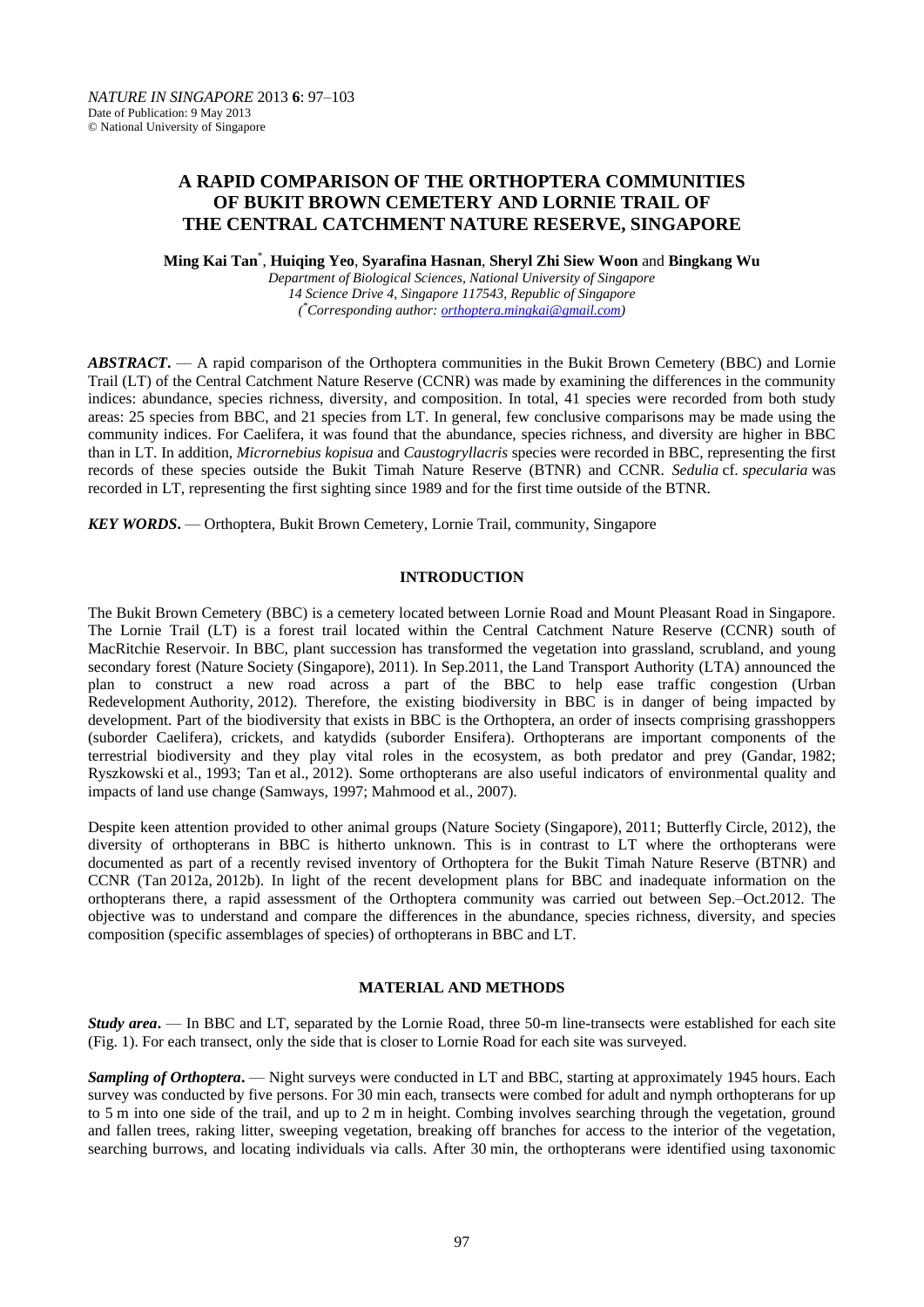Tan et al.: Orthoptera Communities of Bukit Brown Cemetery and Lornie Trail



Fig. 1. Map of the locations of transects surveyed in Bukit Brown Cemetery (BBC) and Lornie Trail (LT) (Google, 2013). The red lines indicate the transect lines surveyed.

keys and references (see Murphy, 1973; Willemse, 2001; Tan, 2012a, 2012b; Tan & Ingrisch, 2013), counted, and released thereafter. Sampling for each site was conducted twice with alternate starting transects to reduce human error owing to sampling fatigue and to account for time differences.

*Data analysis*. — The abundance (number of individuals of each species recorded) and species richness (number of species recorded) were determined. Species composition was illustrated by listing the species recorded in BBC and LT (Table 1). The diversity, which accounts for both species richness and evenness, was quantified using the Shannon-Weiner Index (*H'*), using this formula (where  $p_i$  is the relative abundance of the  $i^{\text{th}}$  species within *R*):

$$
H' = -\sum_{i=1}^{R} p_i \ln p_i
$$

#### **RESULTS AND DISCUSSION**

In total, 41 species were recorded from both study areas. Cumulatively, 25 species from four infraorders of Orthoptera were recorded in BBC, whereas 21 species from five infraorders were recorded in LT (Table 2). In BBC, the orthopteran composition is dominated by species from the infraorders Acrididea, Grylloidea, and Tettigonioidea, whereas in LT, the orthopteran composition is dominated by species from only Grylloidea and Tettigonioidea. All species recorded during the rapid assessment are listed in Table 1.

The preliminary assessment of the orthopteran community in BBC and LT could not yield many conclusions from the community indices. In general, the differences in the orthopteran communities are diluted between the two study areas. Although it is evident that the orthopteran abundance is higher in BBC than in LT, no conclusion on the species richness and diversity between BBC and LT can be made (Fig. 2). At the suborder level, some differences may be observed. For Caelifera, the abundance, species richness, and diversity are higher in BBC than in LT (Fig. 3A). For Ensifera, it only appears that abundance is higher in BBC than in LT (Fig. 3B).It seems reasonable to suggest that BBC supports a greater abundance of Orthoptera than LT, and the suborder Caelifera in particular. Hence, a thorough study on the community indices may better clarify the orthopteran community in BBC and LT.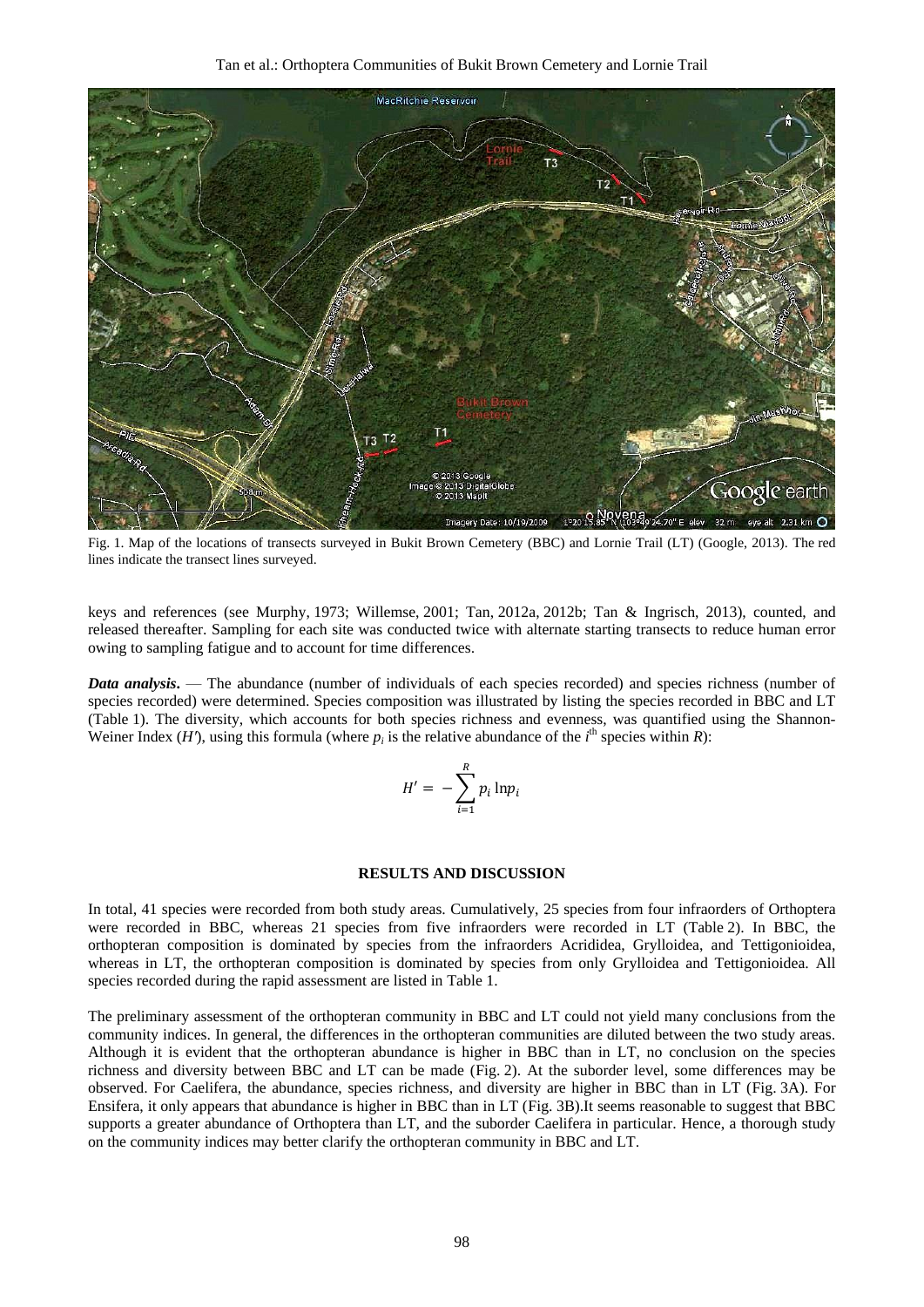# *NATURE IN SINGAPORE* 2013

| Table 1. Cumulative inventory of Orthoptera in Bukit Brown Cemetery (BBC) and Lornie Trail (LT). |  |  |  |  |  |  |  |  |  |  |  |
|--------------------------------------------------------------------------------------------------|--|--|--|--|--|--|--|--|--|--|--|
|--------------------------------------------------------------------------------------------------|--|--|--|--|--|--|--|--|--|--|--|

| Suborder  | Infraorder        | <b>Species</b>                   | <b>BBC</b>                       | $\mathbf{L}\mathbf{T}$ |
|-----------|-------------------|----------------------------------|----------------------------------|------------------------|
| Caelifera | Acrididea         | Sedulia cf. specularia           |                                  | $^{+}$                 |
|           |                   | Traulia azureipennis             | $\! + \!\!\!\!$                  | $+$                    |
|           |                   | Xenocatantops humilis            | $^{+}$                           |                        |
|           |                   | Phlaeoba sp.                     | $\begin{array}{c} + \end{array}$ |                        |
|           |                   | Oxya spp.                        | $^{+}$                           |                        |
|           |                   | Pseudoxya diminuta               | $^{+}$                           |                        |
|           |                   | Valanga nigricornis              | $^{+}$                           |                        |
|           |                   | Erianthus sp.                    | $^{+}$                           |                        |
|           |                   | Tetrigidae sp.                   | $^{+}$                           |                        |
|           |                   | Euparatettix sp.                 | $\begin{array}{c} + \end{array}$ |                        |
| Ensifera  | Grylloidea        | Nisitrus vittatus                | $^{+}$                           | $\! + \!\!\!\!$        |
|           |                   | Cardiodactylus singapura         |                                  | $^{+}$                 |
|           |                   | Svistella (?) sp. (black-headed) | $^{+}$                           |                        |
|           |                   | Svistella (?) sp. 2              | $^{+}$                           |                        |
|           |                   | Homeoxipha lycoides              | $^{+}$                           |                        |
|           |                   | Amusurgus sp.                    | $^{+}$                           |                        |
|           |                   | Euscyrtus concinnus              | $^{+}$                           |                        |
|           |                   | Aphonoides sp.                   |                                  | $^{+}$                 |
|           |                   | Cricket sp.                      |                                  | $^{+}$                 |
|           |                   | Duolandrevus sp.                 |                                  | $^{+}$                 |
|           |                   | Varitrella or Idiotrella sp.     |                                  | $^{+}$                 |
|           |                   | Apterornebius sp.                |                                  | $^{+}$                 |
|           |                   | Ornebius pullus                  |                                  | $^{+}$                 |
|           |                   | Ornebius rufonigrus              | $^{+}$                           |                        |
|           |                   | Cycloptiloides cf. timah         |                                  | $\! + \!\!\!\!$        |
|           |                   | Micrornebius kopisua             | $^{+}$                           | $^{+}$                 |
|           |                   |                                  |                                  |                        |
|           | Tettigonioidea    | Peracca subulicerca              |                                  | $^{+}$                 |
|           |                   | Conocephalus melaenus            | $^{+}$                           |                        |
|           |                   | Hexacentrus unicolor             | $^{+}$                           |                        |
|           |                   | Alloteratura sp.                 |                                  | $^{+}$                 |
|           |                   | Xiphidiopsis sp.                 | $^{+}$                           | $^{+}$                 |
|           |                   | Mecopoda elongata                | $\! + \!\!\!\!$                  |                        |
|           |                   | Lipotactes maculatus             |                                  | $^{+}$                 |
|           |                   | Mortoniellus karnyi              |                                  | $^{+}$                 |
|           |                   | Elimaea sp.                      | $^{+}$                           |                        |
|           |                   | Holochlora obtusa                | $^{+}$                           |                        |
|           |                   | Phaneropterinae sp.              | $\begin{array}{c} + \end{array}$ | $^{+}$                 |
|           |                   | Cesasundana sp.                  |                                  | $^{+}$                 |
|           | Stenopelmatoidea  | Larnaca nigrata                  |                                  | $^{+}$                 |
|           |                   | Caustogryllacris sp.             | $\! + \!\!\!\!$                  |                        |
|           | Rhaphidophoroidea | Rhaphidophora sp.                |                                  | $^{+}$                 |

Table 2. Cumulative species richness of the different infraorders of Orthoptera between Bukit Brown Cemetery (BBC) and Lornie Trail (LT).

|                    | <b>Species richness</b> |    |  |
|--------------------|-------------------------|----|--|
| <b>Infraorders</b> | <b>BBC</b>              | LT |  |
| Acrididea          |                         |    |  |
| Grylloidea         |                         | 10 |  |
| Tettigonioidea     |                         |    |  |
| Stenopelmatoidea   |                         |    |  |
| Rhaphidophoroidea  |                         |    |  |
| <b>Total</b>       | 25                      | 21 |  |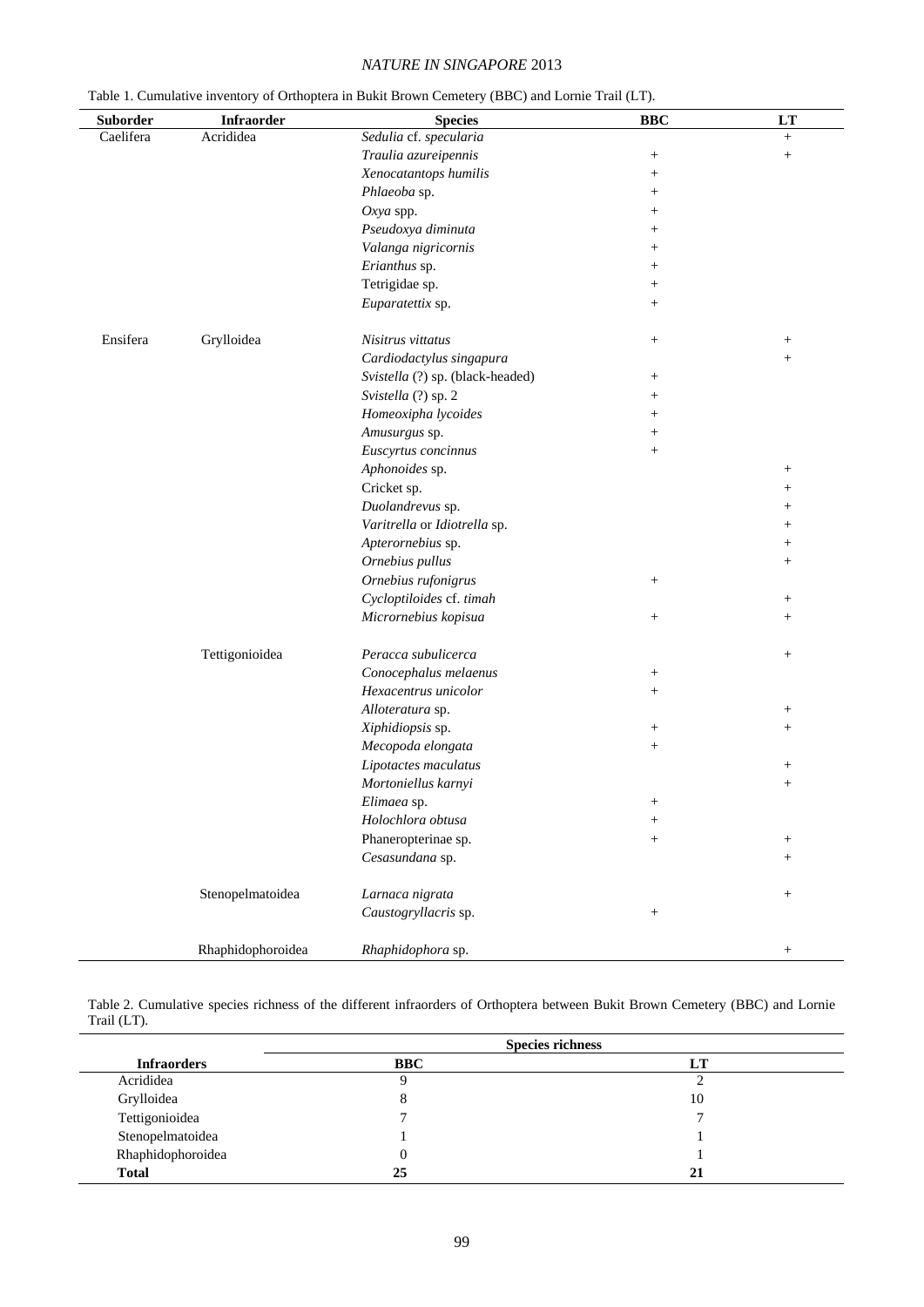

Fig. 2. Boxplots with whiskers from minimum to maximum comparing the abundance, species richness, and diversity of orthopterans in Bukit Brown Cemetery (BBC) and Lornie Trail (LT). The bold line within the box represents the median.



Fig. 3. Boxplots with whiskers from minimum to maximum comparing the abundance, species richness, and diversity of the orthopteran suborders in Bukit Brown Cemetery (BBC) and Lornie Trail (LT): A, Caelifera; B, Ensifera. The bold line within the box represents the median.

Additionally, some interesting observations were made during the surveys. Although many species recorded in BBC can be found in other sites in Singapore, some of which are common, two species previously known only from the BTNR and CCNR were recorded in BBC: *Micrornebius* species (Ensifera: Mogoplistidae: Mogoplistinae) (Fig. 4) and *Caustogryllacris* species (Ensifera: Gryllacrididae: Gryllacridinae) (Fig. 5). Although *Micrornebius kopisua* was sighted in both BBC and LT, it occurs more abundantly in BBC. It was previously recorded in BTNR and CCNR in which it was tentatively identified as *Micrornebius kopisua* (Tan, 2012b). Only recently, it was found that this scaly cricket is undescribed and appears to be endemic to Singapore. Interestingly, it was named after Bukit Brown Cemetery, also known as Kopi Sua (Coffee Hill in Hokkien dialect) (Tan & Ingrisch, 2013). Next, *Caustogryllacris* species is a relatively uncommon species recorded from Nee Soon Swamp Forest and other parts of the CCNR by Tan (2012b) but was not previously sighted in MacRitchie Reservoir or other sites in Singapore (M. K. Tan, pers. obs.). The sighting in BBC may suggest that *Caustogryllacris* species is more widely distributed than previously known. But this may also indicate that the BBC provides suitable forested habitats for species previously known only from mature secondary and primary forests. Such claims are nonetheless suggestive until further studies on this species and BBC are conducted.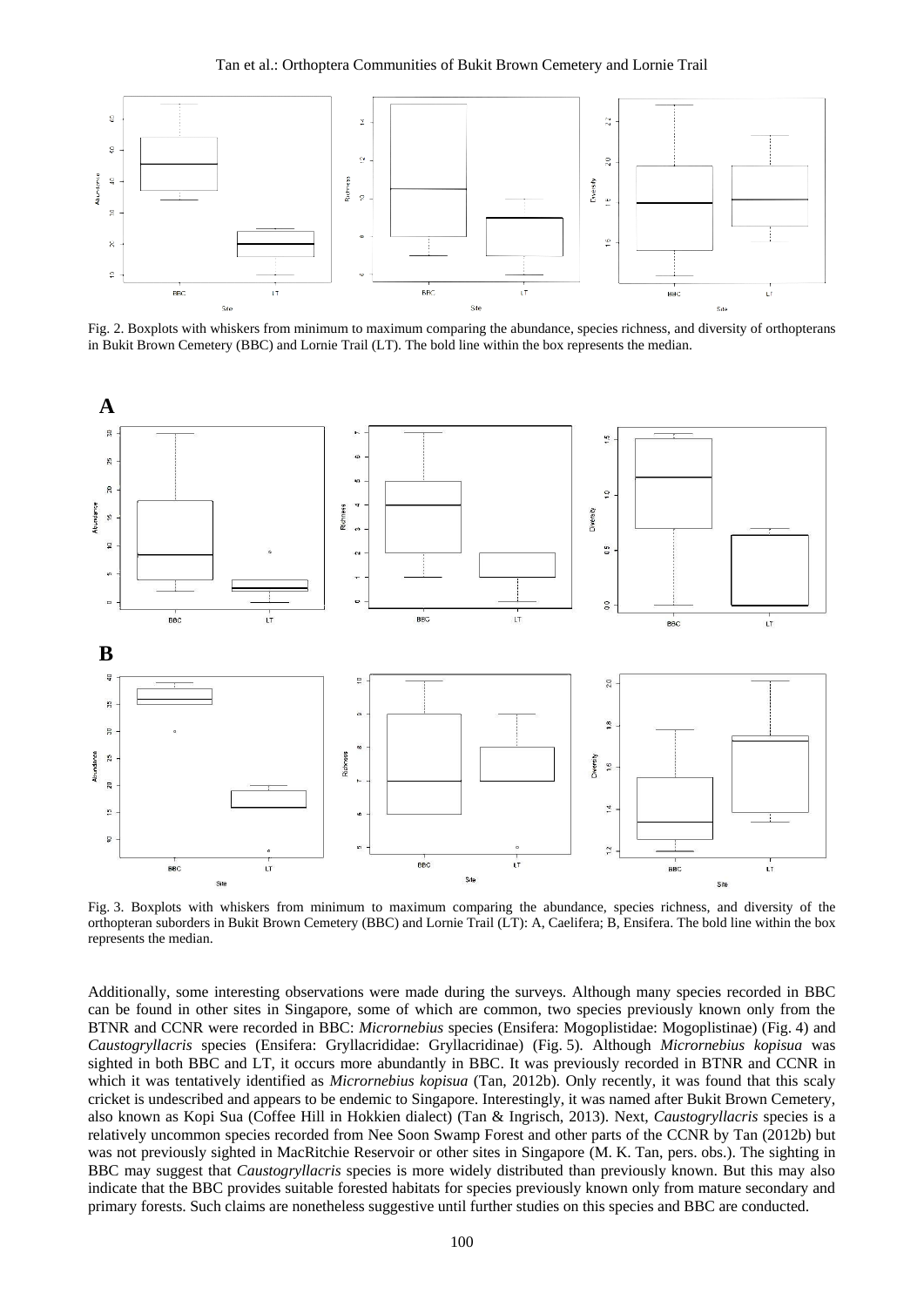## *NATURE IN SINGAPORE* 2013



Fig. 4. *Micrornebius kopisua* male nymph (BL = ca. 6 mm) from Lornie Trail (LT). (Photograph by: Tan Ming Kai).



Fig. 5. *Caustogryllacris* species female adult (BL = ca. 26 mm) from Bukit Brown Cemetery (BBC). (Photograph by: Yeo Huiqing).

There were also interesting findings from LT. Nymphs of a peculiar species were recorded during the surveys. When photographs of these nymphs were compared with specimens from the Zoological Reference Collection (ZRC), Raffles Museum of Biodiversity Research, National University of Singapore, the characteristic black colouration with a red margin on the ventro-external surface of hind femora suggests that this may be the species *Sedulia specularia* (Caelifera: Acrididae: Catantopinae) (Fig. 6). Moreover, the nymphs were found on leaf litter, similar to the specimens deposited in the ZRC. Interestingly, this species was last recorded in 1989 from BTNR, with no sighting from the recent checklist by Tan (2012a). This may also indicate that the sighting during the survey in LT may represent the first record of this species outside of the BTNR. However, it shall be mentioned that the record requires further confirmation from collection and examination of adult specimens.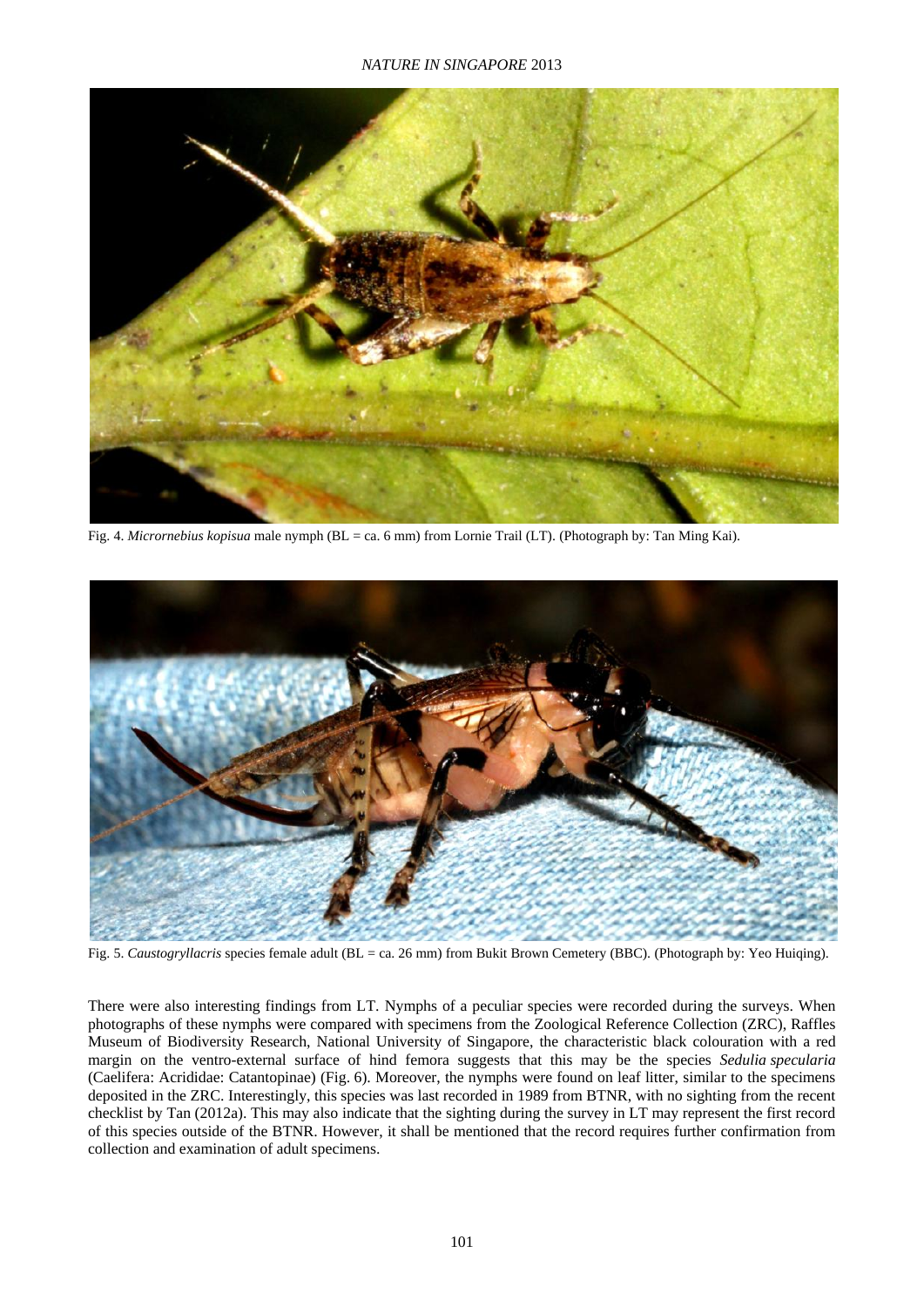

Fig. 6. *Sedulia* cf. *specularia*: A, B, nymphs (BL = ca. 12 mm) from Lornie Trail (LT); C, dry-pinned female adult (BTNR leaf litter, coll. D. H. Murphy,  $BL = 27.9$  mm). The arrows indicate the characteristic black colouration with red margin on the ventro-external surface of the hind femora, observed in both the nymphs and the ZRC specimen. (Photographs by: Tan Ming Kai).

## **CONCLUSIONS**

Owing to the limited time and resources, results on the community indices are inconclusive. Despite the lack in quantitative data, there is a good reason to suggest that BBC provides suitable habitats for orthopterans to thrive, perhaps more so than LT. Observational findings may illustrate that a healthy biodiversity exists in the vacant vegetation of BBC, as well as suggest that more orthopteran species are waiting to be discovered from both BBC and LT. Although the evidence is more indicative than convincing, given the rate of habitat loss in Singapore, such a baseline comparison between the vacant BBC and the legally protected LT allows a quick assessment of the conservation value of a specific site.

#### **ACKNOWLEDGEMENTS**

The authors thank Neo Mei Lin for her supervision and guidance and Mirza Rifiq bin Ismail for reviewing the manuscript. The permission to conduct this study in the Central Catchment Nature Reserve was granted by the National Parks Board, Singapore (Research permit NP/RP10-073).

### **LITERATURE CITED**

- Butterfly Circle, 2012. *Butterflies of Singapore: A New Taxon for Singapore! Discovery of the Banded Lineblue (*Prosotas lutea sivoka*)*, 23 Oct.2012. Butterflies of Singapore, Singapore. [http://butterflycircle.blogspot.sg/2012/10/](http://butterflycircle.blogspot.sg/2012/10/a-new-taxon-for-singapore.html)  [a-new-taxon-for-singapore.html.](http://butterflycircle.blogspot.sg/2012/10/a-new-taxon-for-singapore.html) (Accessed 11 Jan.2013).
- Gandar, M. V., 1982. The dynamics and trophic ecology of grasshoppers (Acridoidea) in South African savanna. *Oecologia*, **54**: 71–81.
- Google, 2013. *Google Earth 7.0.2.8415*. Google, California. [http://earth.google.com/.](http://earth.google.com/) (Accessed 7 Apr.2013).
- Mahmood, K., A. B. Idris & Y. Salmah, 2007. Tetrigidae (Orthoptera: Tetrigoidea) from Malaysia with the description of six new species. *Acta Entomologica Sinica*, **50**: 1272–1284.
- Murphy, D. H., 1973. *Guide to Genera of Malayan Blattodea, Gryllacridoidea and Tettigonioidea*. Department of Zoology, University of Singapore, Singapore. 33 pp.
- Nature Society (Singapore) (NSS), 2011. *Nature Society (Singapore)'s Position on Bukit Brown*. Nature Society (Singapore), Singapore. [http://www.nss.org.sg/documents/Nature%20Society's%20Position%20on%20Bukit%2](http://www.nss.org.sg/documents/Nature%20Society)  [0Brown.pdf](http://www.nss.org.sg/documents/Nature%20Society). (Accessed 4 Jan.2013).